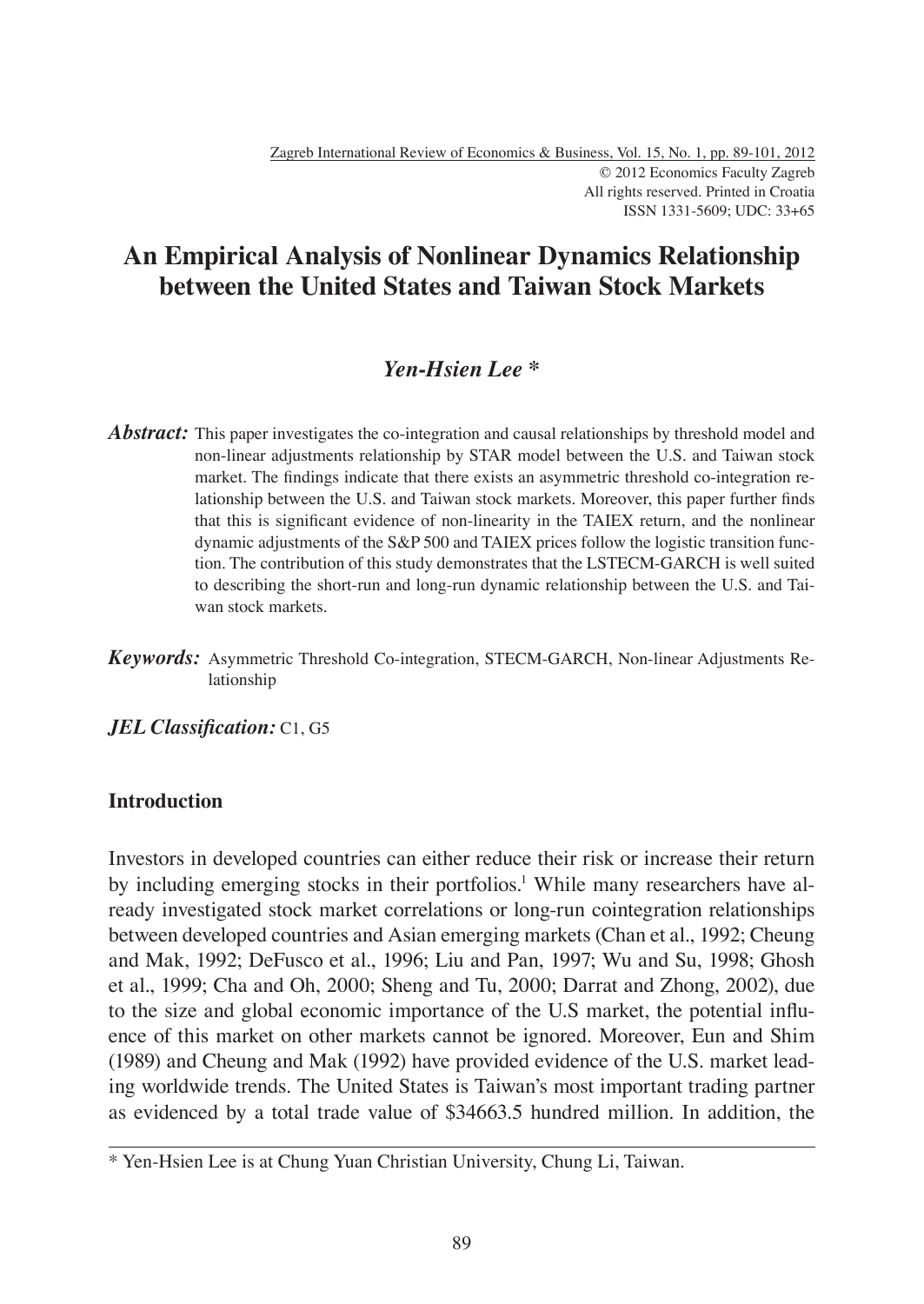share of Taiwan's exports to the U.S. was 8.71%, and the share of Taiwan imports from the U.S. was 14.2% for the year 2008. In addition, the government of Taiwan relaxed formal barriers to the flow of capital and promoted the development of derivative securities. Thus the issue of international linkages in relation to the Taiwan stock market is important to international investors.

Ghosh et al. (1990) show that a co-integration relationship means that although two markets may deviate from each other in the short run, investors' preferences, market forces and government regulations will bring them back to their equilibrium in the long run. The long-term equilibrium relationship between the U.S. and Taiwan markets can be tested by means of an Error Correction Model (ECM) in order to adjust for the error term and thereby eliminate bias. However, most studies derive inconsistent results regarding the co-integration relationship between the U.S. and Taiwan stock markets.<sup>2</sup> Most previous studies that examined the traditional time series model assumed that the underlying variables exhibited linear and symmetrical adjustment processes; however, Dwyer et al. (1996), Enders and Granger (1998), Enders and Siklos (2001) and Lee and Hung (2007) have pointed out the problem of the low power of traditional co-integration tests and have argued that the non-linear Threshold Error Correction Model (TECM) is better than the linear ECM in describing the stock return. For this reason, this study investigates the asymmetric long-run relationship and causal relationship between the U.S. and Taiwan markets.

Under the assumption of homogeneous expectation, all investors engage in instantaneous trades captured by the TECM. However, Anderson (1997), Kawaller et al. (1987) and Stoll and Whaley (1990) indicate that investors have different opinions regarding the timing of information, tax and commission in the market, and Dumas (1994), Teräsvirta, (1994) and Granger and Lee (1999) observe that time aggregation or the aggregation of policy will enable the reward to have a smooth transformation. Thus Granger and Teräsvirta (1993) and Teräsvirta (1994) use the STAR (Smooth Transition Autoregressive) model to explain unreasonable assumptions. This model is highly appropriate in a stock market with many participants, each of which switches at different times owing to various reasons including heterogeneous beliefs, varying learning speeds, and different investment horizons. In particular, for non-constant conditional variances and volatility clustering in financial data, the GARCH (Generalized Autoregressive Conditional Heteroskedasticity) model successfully captures behaviors such as autocorrelation and the volatility clustering of financial assets. This study uses a nonlinear Smooth Transition Error Correction Model (STECM) that specifies that the error term follows the GARCH process (STECM-GARCH) by Chan and McAleer (2002) and Lee and Chiu (2009). Based on the above discussions and the need to respond to the serious lack of research in this area, the purpose of the present study is to examine the non-linear smooth adjustments relationship between the U.S. and Taiwan stock markets. Thus, this study investigates the non-linear smooth adjustments relationship between the U.S. and Taiwan stock markets.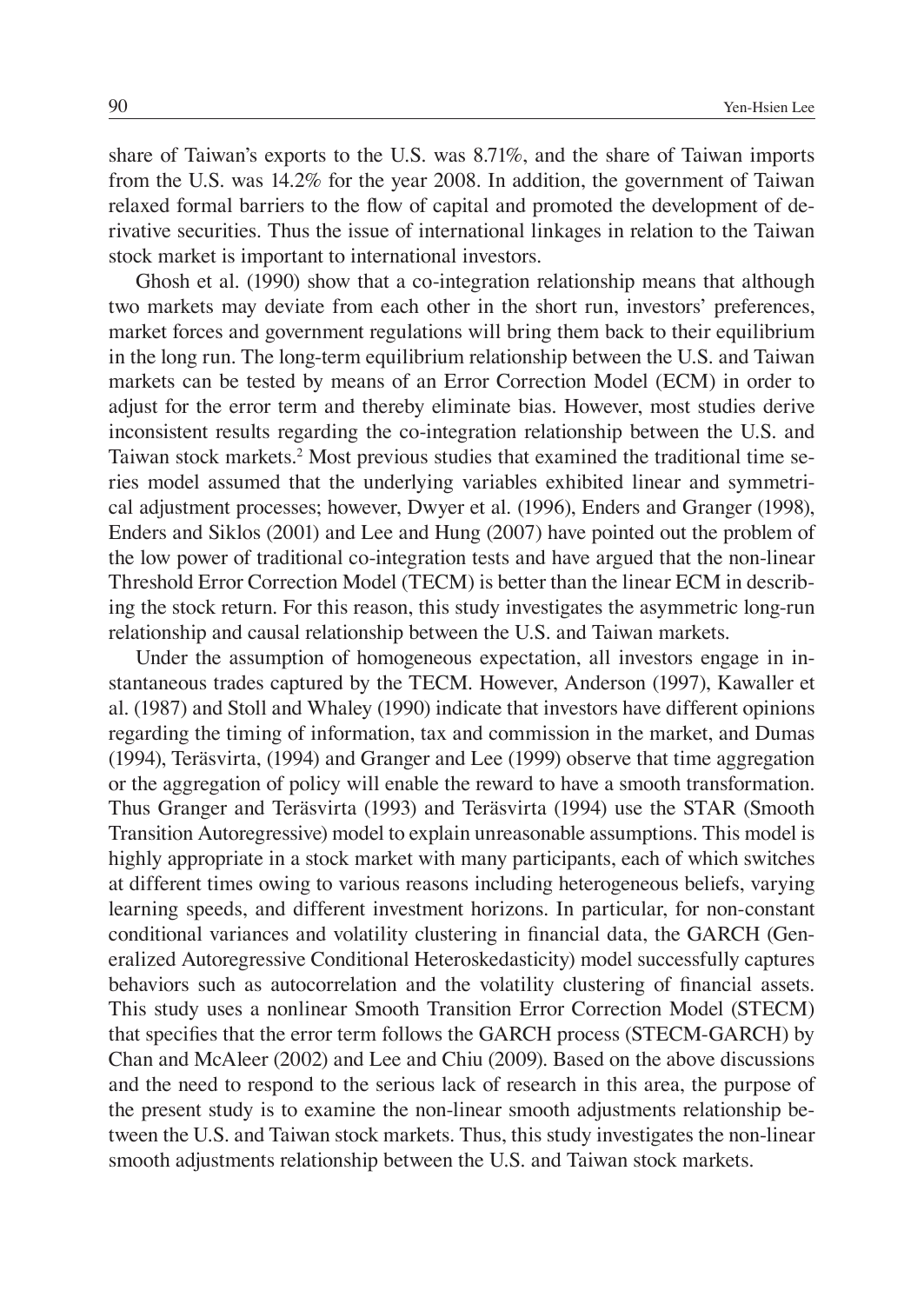The remainder of this paper is organized as follows. Section 2 describes the econometric model. Section 3 presents a description of the data and the empirical results. Concluding remarks and implications are presented in the final section.

#### **Methodology**

#### *Threshold Co-integration Model*

This study applies the threshold co-integration model by Enders and Granger (1998) and Enders and Siklos (2001). The model assumes that the variables  $x_t$  and  $y_t$  are I(1) processes, and the first regression takes the form:

$$
y_t = \alpha + \beta x_t + \varepsilon_t, \tag{1}
$$

where  $\varepsilon$ <sub>i</sub> is the stochastic disturbance term. The second regression takes the form:

$$
\Delta \varepsilon_t = I_t \rho_1 \varepsilon_{t-1} + (1 - I_t) \rho_2 \varepsilon_{t-1} + \sum_{i=1}^l \gamma_i \Delta \varepsilon_{t-i} + \mu_t,
$$
\n(2)

where  $\mu$ <sub>*t*</sub> is an i.i.d. disturbance with zero mean, and  $I$ <sub>*t*</sub> is the Heaviside indicator such that

$$
I_{t} = \begin{cases} 1 & \text{if } \varepsilon_{t-1} \ge 0 \\ 0 & \text{if } \varepsilon_{t-1} < 0 \end{cases} \quad \text{or} \quad I_{t} = \begin{cases} 1 & \text{if } \varepsilon_{t-1} \ge \tau \\ 0 & \text{if } \varepsilon_{t-1} < \tau \end{cases}
$$
 (3)

where  $\tau$  is the threshold value. When  $\varepsilon_{t-1} > \tau$ , equation (2) becomes  $\Delta \varepsilon_t = I_t \rho_1 \varepsilon_{t-1} + \sum_{i=1}^n \gamma_i \Delta \varepsilon_{t-i} + \mu_t$  $I = I_t \rho_1 \varepsilon_{t-1} + \sum_{i=1}^l \gamma_i \Delta \varepsilon_{t-i} + \mu_t$ , otherwise  $\Delta \varepsilon_t = \rho_2 \varepsilon_{t-1} + \sum_{i=1}^l \gamma_i \Delta \varepsilon_{t-i} + \mu_t$  $= \rho_2 \varepsilon_{t-1} + \sum_{i=1}^l \gamma_i \Delta \varepsilon_{t-i} +$ is used.<sup>3</sup> Enders and Granger (1998) and Caner and Hansen (1998) have shown that the Heaviside indicator depends on the change in  $\varepsilon$ <sub>*t*−1</sub> (namely,  $\Delta \varepsilon$ <sub>*t*−1</sub>) rather than on the level of  $\varepsilon$ <sub>t−1</sub>. This leads to the Momentum-Threshold Autoregressive (M-TAR) model. The Heaviside indicator of equation (3) then becomes:

$$
I_{t} = \begin{cases} 1 & \text{if } \Delta \varepsilon_{t-1} \ge 0 \\ 0 & \text{if } \Delta \varepsilon_{t-1} < 0 \end{cases} \quad \text{or} \quad I_{t} = \begin{cases} 1 & \text{if } \Delta \varepsilon_{t-1} \ge \tau \\ 0 & \text{if } \Delta \varepsilon_{t-1} < \tau \end{cases}
$$
(4)

The M-TAR model implies that the adjustment mechanism of  $\varepsilon$ <sub>i</sub> is dynamic, since the momentum of the series is greater in one direction than in the other.<sup>4</sup>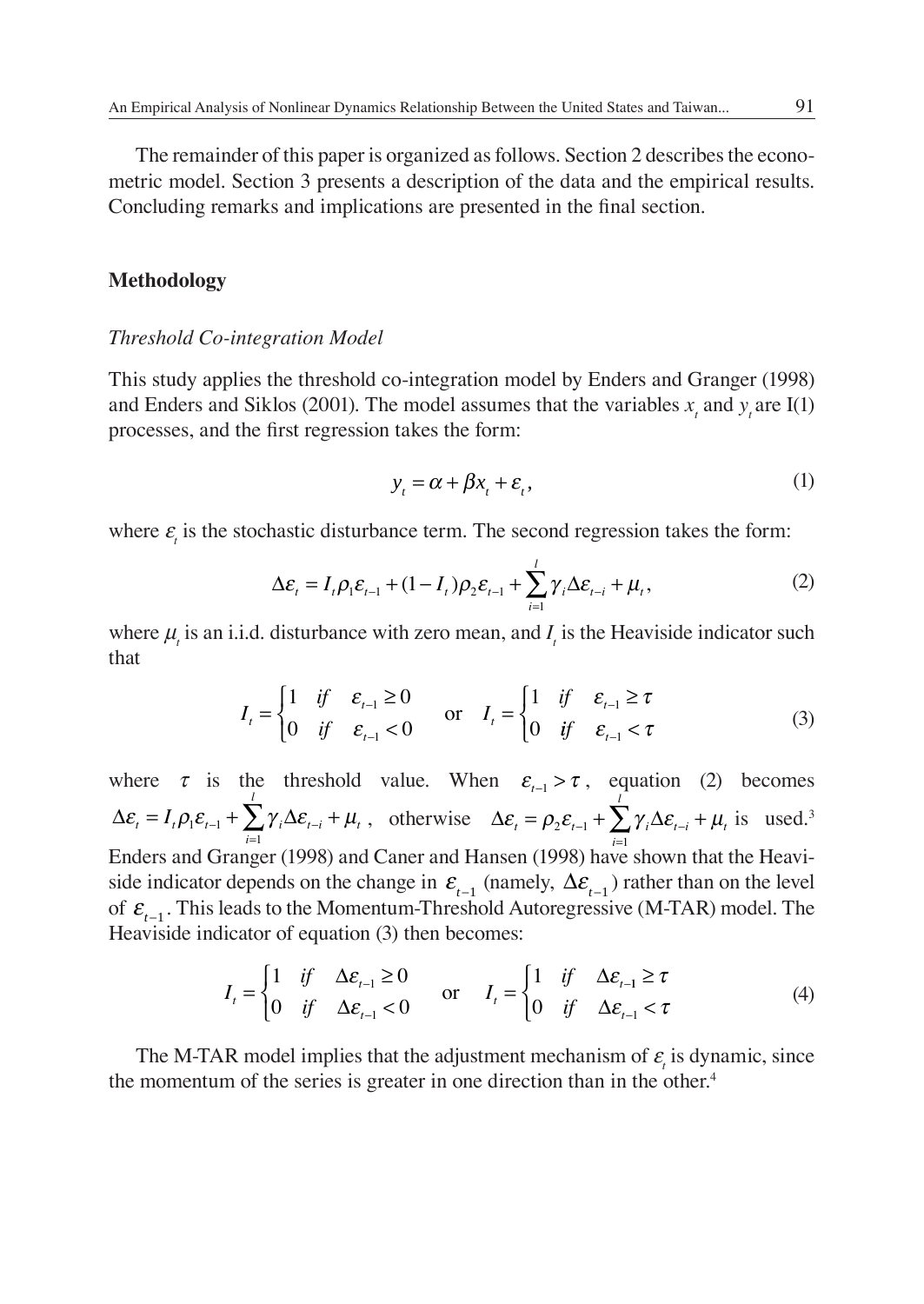### *The Smooth Transition Error Correction Model with GARCH*

The STECM can be represented as follows:

$$
Y_{i,t} = \theta_0 + \alpha_1' W_t + (\theta_1 + b_1' W_t) G(Z_{t-d}; \gamma, \tau) + V_t, \ \ v_t \sim n.i.d. (0, \sigma^2)
$$
 (5)

where  $Y_{i,t} = \ln(P_{i,t}/P_{i,t-1}) \times 100$  and  $P_{i,t}$  are return and price on stock *i*  $W_{t} = (Z_{t}^{j}, Y_{t}^{j}, \ldots, Y_{t}^{j}, Y_{t}^{j}, a_{t} = (\alpha_{0}, \ldots, \alpha_{n})^{j}$  and  $b_{1}^{j} = (\beta_{0}, \ldots, \beta_{n})^{j}$ ;  $G(Z_{t-d}^{j}; \gamma, \tau)$  is a transition function with the transition variable  $Z_{t,d}$ , and this paper defines  $Z_{t,d}$  as the error correction term. The parameter *d* is the delay parameter,  $\gamma$  is the smooth or slope parameter, and  $\tau$  is the transition parameter. Equation (5) is termed the logistic STECM (LSTECM) and takes the following form:

$$
G(Z_{t-d}; \gamma, \tau) = \left(1 + \exp\left\{-\gamma \left(Z_{t-d} - \tau\right)\right\}\right)^{-1}, \ \gamma > 0 \tag{6}
$$

This transition function is monotonically increasing in  $Z_{t-d}$ . The slope parameter  $\gamma$  of G governs the transition speed from zero to unity, and the transition parameter  $\tau$  determines the location of the transition. If G is termed the exponential STECM (ESTECM), it takes the following form:

$$
G(Z_{t-d}; \gamma, \tau) = 1 - \exp(-\gamma (Z_{t-d} - \tau)^2), \ \gamma > 0 \tag{7}
$$

In particular, the parameters in equation (7) change symmetrically around  $\tau$  with- $Z_{t-d}$ .

The null hypothesis of linearity in equation (5) is  $H_0$ :  $\gamma = 0$ . Luukkonen et al. (1988) circumvented this problem via a third-order Taylor approximation to G about the null  $\gamma = 0$ . This approximation is expressed as:

$$
y_t = \alpha_0 + \alpha_1' W_t + \psi_1' W_t Z_{t-d} + \psi_2' W_t Z_{t-d}^2 + \psi_3' W_t Z_{t-d}^3 + \xi_t
$$
 (8)

If the delay parameter *d* is assumed to be known, the linearity test is equivalent to the test of the hypothesis  $H_0: \psi_1 = \psi_2 = \psi_3 = 0$ . Define an auxiliary regression as follows:

$$
\hat{u}_t = \alpha_0 + \alpha_1' W_t + \psi_1' W_t Z_{t-d} + \psi_2' W_t Z_{t-d}^2 + \psi_3' W_t Z_{t-d}^3 + \eta_t
$$
\n<sup>(9)</sup>

where  $\hat{u}_t$  is the residual obtained from the regression  $Y_{ti} = \alpha_0 + \alpha_1' W_t + u_t$  under the null hypothesis of linearity. The LM-type test of the linearity against the STECM (including both the LSTECM and ESTECM) is used to calculate the following statistic:

$$
LM = \frac{(SSR_0 - SSR_1)/3m}{SSR_1/(T - 4m - 1)}
$$
(10)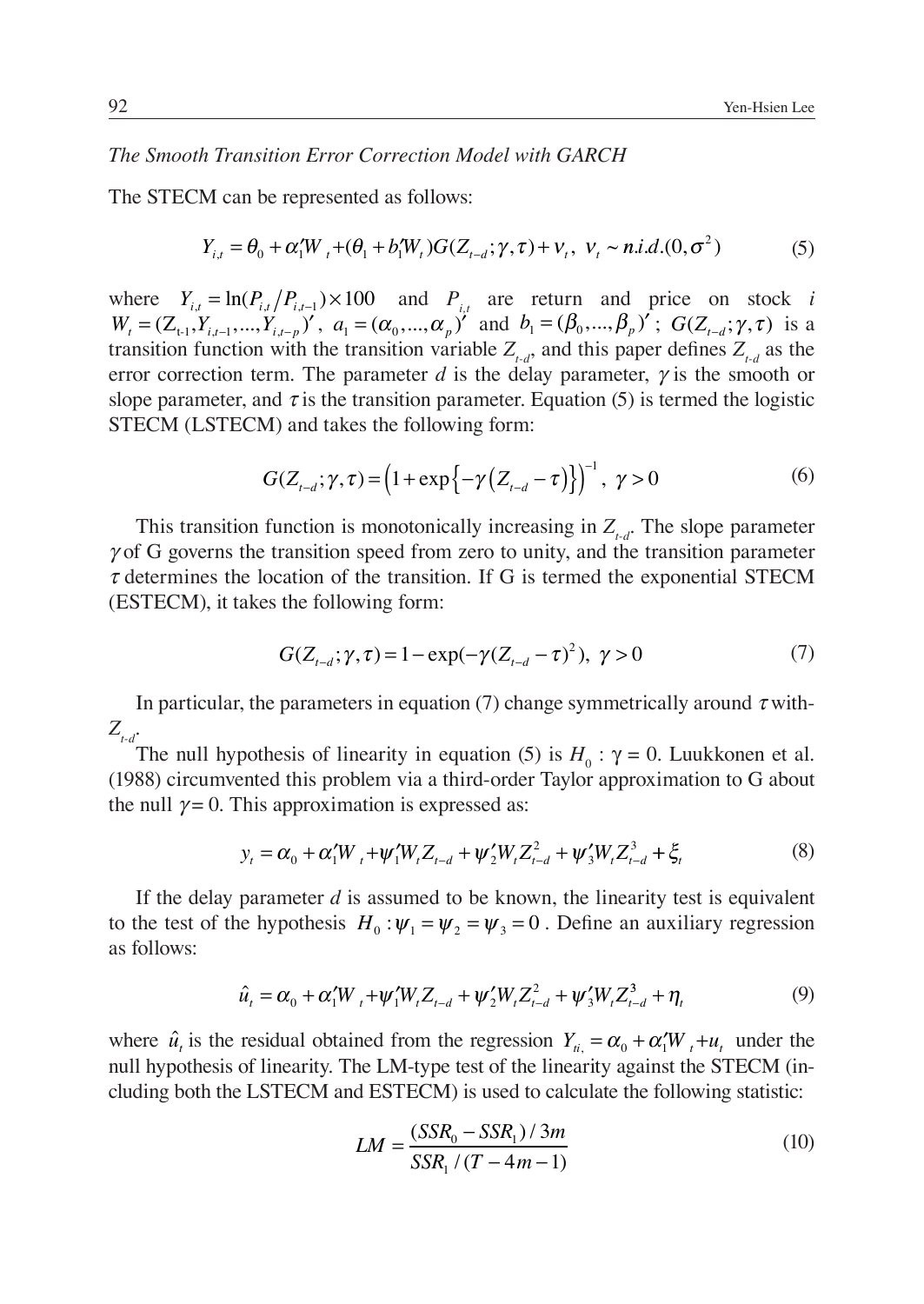where  $SSR_0$  is the sum of the squared residuals  $\hat{u}_t$ , and  $SSR_1$  is the sum of the squared residuals  $\eta_t$  obtained from equation (9).<sup>5</sup> This study distinguishs between the LSTECM and ESTECM through a sequence of tests. The following null hypothesis sequence is considered:  $H_{01}$ :  $\psi_3 = 0$ ,  $H_{02}$ :  $\psi_2 = 0 | \psi_3 = 0$  and  $H_{03}$ :  $\psi_1 = 0 | \psi_2 = \psi_3 = 0$ . A rejection of the null hypothesis  $H_{01}$  confirms the model to be of the LSTECM variety. Likewise, an ESTECM can be selected if the test results accept  $H_{01}$  and reject  $H_{02}$ . When the test results accept both  $H_{01}$  and  $H_{02}$  but reject  $H_{03}$ , then this is interpreted as support for the LSTECM.

The financial assets appear to exhibit autocorrelation and volatility clustering. Therefore, this study considers that the residual in the STECM is allowed to follow the GARCH process to capture the heteroskedasticity. The STECM-GARCH is constructed as follows:

$$
Y_{TW,t} = \left(\theta_0 + \alpha_0 Z_{t-1} + \sum_{i=1}^p \alpha_i Y_{TW,t-i} + \sum_{j=P+1}^q \alpha_i Y_{US,t-j}\right) +
$$
  
\n
$$
\left(\theta_2 + \beta_0 Z_{t-1} + \sum_{i=1}^p \beta_i Y_{TW,t-i} + \sum_{j=P+1}^q \beta_i Y_{US,t-j}\right) \times G(Z_{t-d}; \gamma, \tau) + \nu_t
$$
  
\n
$$
V_t | \Omega_{t-1} \sim N(0, h_t), \ h_t = \phi_0 + \phi_1 \varepsilon_{t-1}^2 + \phi_2 h_{t-1}
$$
\n(12)

where  $Y_{i,j}$  is *t-j* period by stock *i* return and  $G(Z_{t-d}; \gamma, \tau)$  is a continuous transition function with the transition variable  $Z_{t,d}$  and parameters ( $\chi$   $\tau$ ) that provide logistic or exponential non-linear functions. This study indicates that  $Z_{t_d}$  is also an error correction term. In addition,  $h_t$  denotes the conditionally heterogeneous variance.

#### **Data and Empirical Analysis**

The sample period extends from January 4, 2000 to December 31, 2008. The daily S&P 500 of the U.S. stock market and the Taiwan Stock Exchange Capitalization Weighted Index (TAIEX) for the Taiwan stock market transaction data were collected and transformed into daily returns. The daily data were obtained from http://www.yahoo. com/. The returns were defined as a logarithm in the form of  $R_1 = \ln(P_1 / P_{1,1}) \times 100$ , where  $P_t$  denotes the closing price at time *t*.

Table 1 shows summary statistics of the returns for the S&P 500 and TAIEX. The average returns of the S&P 500 and TAIEX are -0.0206 and -0.0304, respectively. Both returns are negatively skewed and leptokurtic and the JB statistics further significantly reject the normal distribution, implying that both returns have fatter tails and sharper peaks. The two returns exhibit autocorrelation, linear dependence and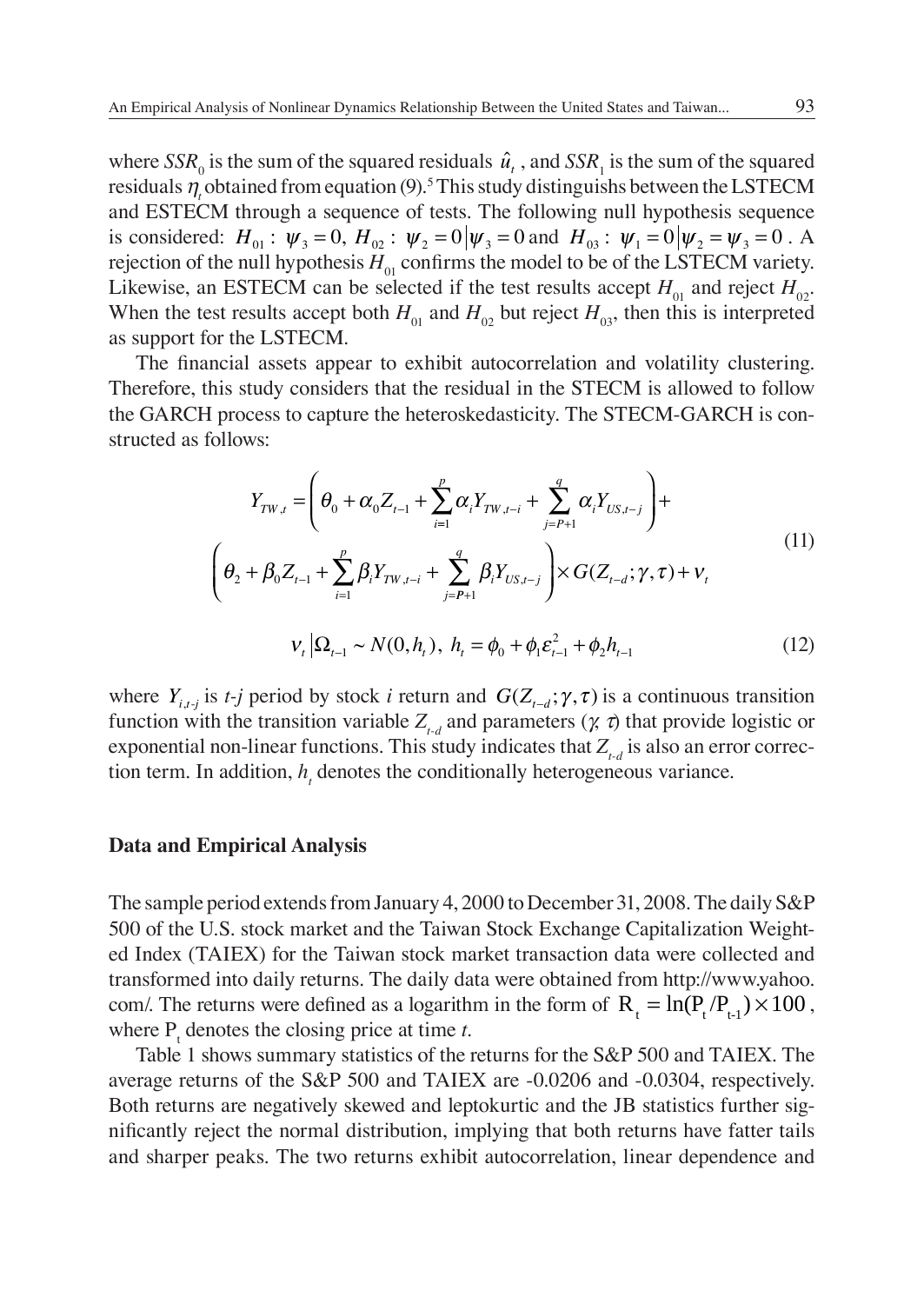strong ARCH effects, and the Ljung-Box  $Q$  and Ljung-Box  $Q^2$  tests are significant at the 1% level. Figure 1 shows that the S&P 500 and TAIEX may appear to be nonstationary and that both tend to move more or less together over time.

| Item             | S&P500       | <b>TAIEX</b> |
|------------------|--------------|--------------|
| Mean             | $-0.0206$    | $-0.0304$    |
| <b>SD</b>        | 1.3762       | 1.7066       |
| <b>Skewness</b>  | $-0.0546$    | $-0.3693***$ |
| Kurtosis         | $10.7734***$ | $6.4698***$  |
| Jarque-Bera Test | 5351.1910*** | 1114.2810*** |
| Q(12)            | $51.103***$  | $48.030***$  |
| $Q^2(12)$        | 2327.490***  | 319.655***   |

Table 1. Summary Statistics of Returns for the S&P 500 and TAIEX

Notes: 1. SD denotes standard error.

2.  $Q(12)$  and  $Q^2(12)$  are Ljung-Box Q and Ljung-Box  $Q^2$  statistics with 12 lags.

3. The Jarque-Bera test denotes the normality test.

4. \*\*\* denotes rejection of the hypothesis at the 1% level.

Figure 1. The Price of the S&P 500 and TAIEX



Using the method of Chan (1993), the best threshold values obtained are 0.0506 and  $0.0750$  for the TAR and M-TAR models, respectively. This paper also finds that the F statistic rejects the null hypothesis of no co-integration in the TAR and M-TAR models in Panel A of Table 2. Of the two models, the M-TAR model with a threshold value of 0.0750 is clearly the best model based on AIC and SBC criteria; hence, the M-TAR model has better explanatory ability than the TAR model. Consequently, the null hypothesis is rejected for the M-TAR model with the threshold value, and this study finds that a threshold co-integration relationship exists between the S&P500 and TAIEX. This result is consistent with the existing literature (Lee and Hung, 2007)

Moreover, this study further employs Granger-Causality tests based on the M-TAR model to examine the causal relationship between S&P500 and TAIEX in Panel B of Table 2. This study finds that a unidirectional relationship exists from the S&P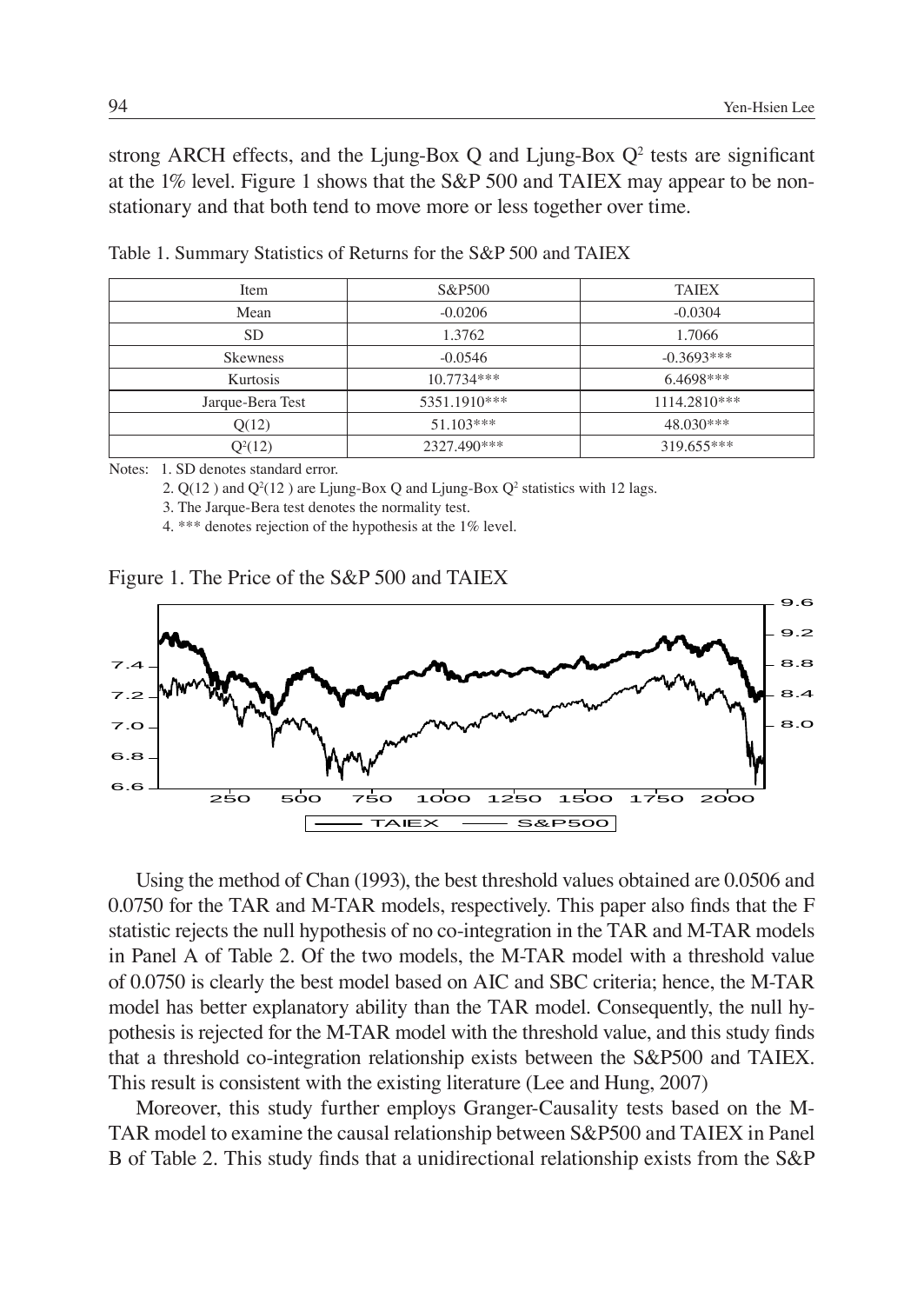500 to the TAIEX, implying that the finding could prove valuable to individual investors and financial institutions seeking to forecast the causality from the U.S. stock market to the Taiwan stock market. The results are consistent with the existing literature (Eun and Shim, 1989; Cheung and Mak, 1992; Cha and Oh, 2000; Lee and Hung, 2007) that concludes that the U.S. market is a global factor.

| Panel A: Threshold Co-integration Test     |                  |             |            |            |  |
|--------------------------------------------|------------------|-------------|------------|------------|--|
| Items                                      | <b>TAR</b>       |             | M-TAR      |            |  |
| Threshold Value                            | 0.0000<br>0.0506 |             | 0.0000     | 0.0750     |  |
|                                            | 1.8974*          | $2.6196***$ | 4.8933***  | 6.4474***  |  |
| F                                          | 33.3241***       | $9.0557***$ | 17.6417*** | 26.5010*** |  |
| AIC                                        | $-42.1255$       | $-45.3846$  | $-62.3671$ | $-79.7490$ |  |
| SBC                                        | $-25.1424$       | $-45.3846$  | $-45.3839$ | $-62.7659$ |  |
| Panel B: Causality Test of the M-TAR Model |                  |             |            |            |  |
| TAIEX impact on S&P 500                    |                  | 1.2658      |            |            |  |
| S&P 500 impact on TAIEX                    |                  | 219,0008*** |            |            |  |

Table 2. Threshold Co-integration Test and Causality Test

Notes: 1.  $*$  and  $***$  denote significance at the 10% and 1% levels, respectively.

2. F and t denote the null hypothesis of no co-integration and symmetry obtained the critical values Enders and Siklos (2001).

The results of the LM test of linearity against the non-linear STECM provide significant evidence of non-linearity in the returns of the TAIEX in Panel A of Table 3. This paper determines the optimal value for *d* to be one based on the maximum *F* statistics. Moreover, the results show that  $H_{01}$  is significantly rejected for *d* is one in Panel B of Table 3, indicating that LSTECM is a more appropriate model. Consequently, the logistic smooth transition function is designed to capture the different possible types of interactions between noise traders and informed traders in the next paragraph.

| <b>Panel A: Non-linearity Test</b> |                    |           |                          |             |                        |           |
|------------------------------------|--------------------|-----------|--------------------------|-------------|------------------------|-----------|
| đ                                  |                    | ◠         | 3                        | 4           |                        | 6         |
| $H_{\alpha}$                       | $3.4677***$        | 2.7108*** | $2.7637***$              | $2.9701***$ | $2.8703***$            | 3.0905*** |
| Panel B: LSTECM vs. ESTECM Test    |                    |           |                          |             |                        |           |
| d                                  | $H_{01}$ Statistic |           | $H_{\alpha}$ , Statistic |             | $H_{\alpha}$ Statistic |           |
|                                    | $3.5345***$        |           | 4.5505***                |             | $2.2342**$             |           |
| $\mathfrak{D}$                     | $2.3415**$         |           | $2.8300***$              |             | 2.9175***              |           |
| 3                                  | 1.6326             |           | $3.6229***$              |             | 2.9954***              |           |
| 4                                  | 1.6145             |           | $4.2104***$              |             | 3.0382***              |           |
| 5                                  | $2.4273**$         |           | $3.2062***$              |             | $2.9265***$            |           |
| 6                                  | $2.5627**$         |           |                          | $2.6659***$ |                        | 3.9859*** |

Table 3. Non-linearity Test and STECM Test

Notes: 1. \*\*, and \*\*\* denote significance at the 5%, and 1% levels, respectively.

2. *d* is the optimal lag length for the transition variable  $Z_{i,d}$ .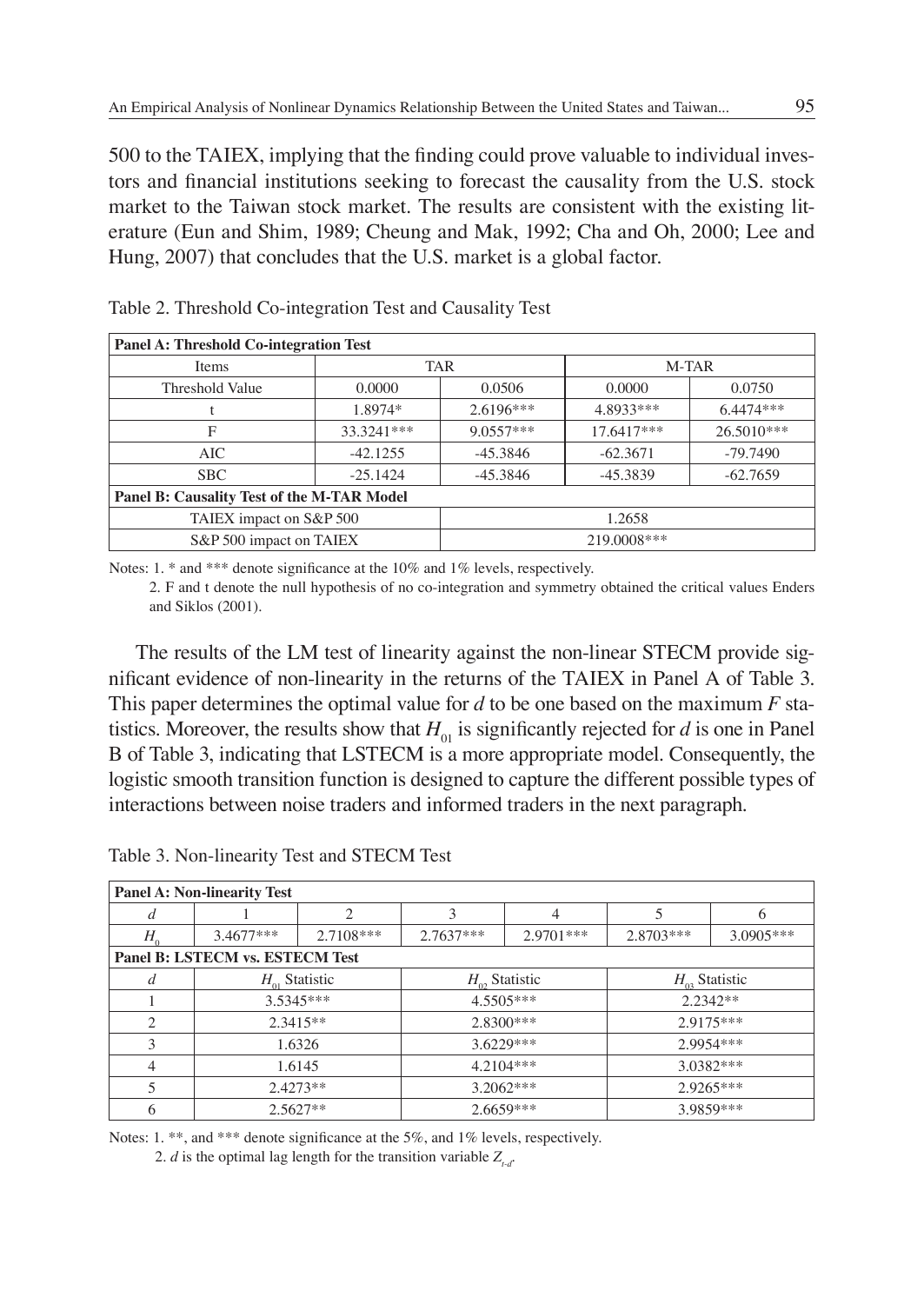Table 4 lists the estimation results for the ECM, ECM-GARCH and LSTECM-GARCH models and then presents the results of the diagnostic tests. The diagnostics of the standardized residuals reveal that the joint tests are not significant in any of the models, implying that there is no asymmetric volatility effect. Moreover, Q(12) and  $Q<sup>2</sup>(12)$  are not significant in the ECM-GARCH and LSTECM-GARCH models, but  $Q(12)$  and  $Q<sup>2</sup>(12)$  is significant at the 1% level in the ECM, implying that the model must use the GARCH effect in terms of its conditional variance. The parameters  $(\phi_{0}$ ,  $\phi_1$  and  $\phi_2$ ) in the ECM-GARCH and LSTECM-GARCH models are all significant at the 1% level; furthermore, the sum of the parameters  $\phi_1$  and  $\phi_2$ , 0.9987 and 0.9989, is less than one, thus ensuring that the conditions for a stationary covariance hold. This study finds evidence of a strong GARCH effect and persistence in conditional variance and also discover that the ECM-GARCH and LSTECM-GARCH models are better than the ECM. In addition, the AIC, SBC and LR-test further confirm that the LSTECM-GARCH model is superior to the ECM-GARCH model in capturing the long-run adjustment relationship for the returns of the TAIEX.

The results of the LSTECM-GARCH model show that the  $\tau$ =0.2187 and  $\gamma$ =79.4162 parameters are both significant at the 1% level in Panel A of Table 4, indicating that the speed of adjustment parameter with some sub-sample results depicts a quicker regime change than for other sub-samples. The logistic smooth transition function is  $G(Z_{t-d}; \gamma, \tau) = (1 + \exp\{-79.4162(Z_{t-1} - 0.2187)\})^{-1}$ . Figure 2 illustrates the smooth transition state, and shows that numerous samples fall in the band between the high and low regimes, implying that heterogeneous investors have different objects and restricted portfolios. Consequently, the dynamic return of the stock market again confirms that the smooth transition model is a more appropriate linear model of the return on the TAIEX.

In Panel B of Table 4, the null hypothesis of  $\alpha_1 = \alpha_2 = 0$  is rejected in the returns for the TAIEX, implying that the long-run adjustment terms for the two regimes are equal to 0 and that the null hypothesis of  $\alpha_1 = \alpha_2$  is rejected in the returns to the TAIEX, while also suggesting that the long-run adjustment terms for the two regimes are not the same. Moreover, these results support a threshold co-integration relationship before the threshold co-integration test. This paper finds that the  $\alpha_{\text{\tiny{l}}}$  and  $\alpha_{\text{\tiny{2}}}$  coefficients of the long-run adjustment term  $(Z_{t-1})$  are -0.7599 and -7.2353, respectively, and are significant at the  $1\%$  level in Panel A of Table 4. In addition, this paper applys the LSTECM-GARCH model and find that the long-run adjustment coefficient is  $\alpha_1$  $=$  -0.7599 when a negative disequilibrium exists between the S&P 500 and the TAIEX prices (Z<sub>t-1</sub> is a large negative value). In addition, the long-run adjustment coefficient is  $\alpha_1 + \alpha_2 = -7.9952$  when a positive disequilibrium between the S&P 500 and the TAIEX prices  $(Z_{t-1})$  is a large positive value) is found to exist. Consequently, this study finds the long-run adjustment coefficient when there is a positive disequilibrium to be larger than when there is a negative disequilibrium, implying the existence of asym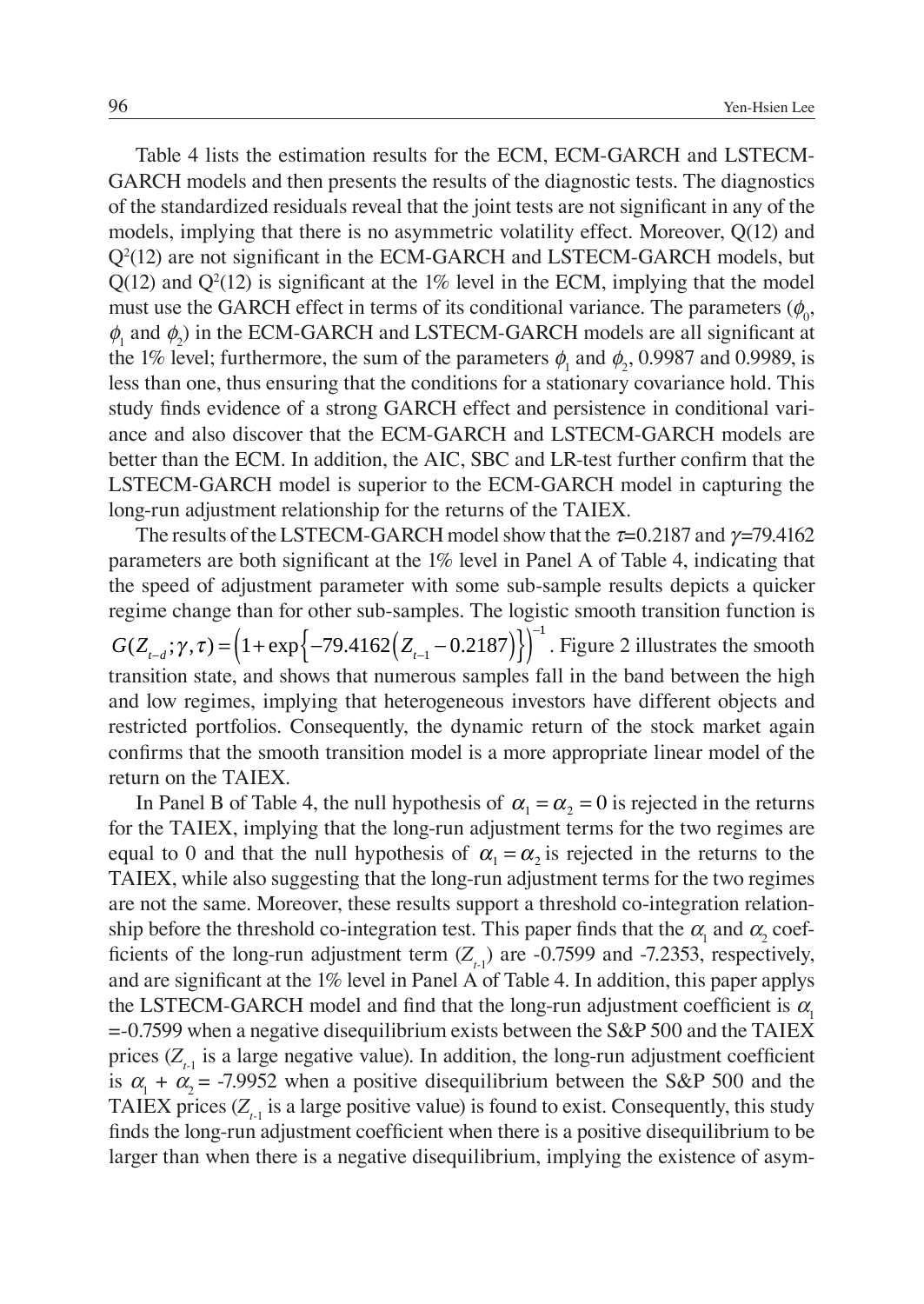metric transactions costs, overconfident-up and conservative-down noise traders, as well as heterogeneous arbitrageurs by McMillan and Speight (2002).

Regarding the short-run situation, the coefficients from  $\alpha_{\rm l}$  to  $\alpha_{\rm s}$  range from 0.0033 to 0.4624 when the logistic smooth transition is a low regime which gives rise to a large negative deviation from equilibrium, and the coefficients from  $\alpha_1 + \beta_1$  to  $\alpha_6 +$  $\beta_6$  range from -6.259 to 6.424 when the logistic smooth transition is a high regime which gives rise to a large positive deviation from equilibrium in Panel A of Table 4. This finding indicates that the information trader engages in transactions between the two markets to restore equilibrium and that this gives rise to large positive or negative deviations equilibrium. Then the noise trader engages in transactions between two markets to destroy the equilibrium which gives rise to small positive or negative deviations in equilibrium. Moreover, this study finds that  $H_0$ :  $\alpha_2 = \alpha_3 = \alpha_4 = 0$ ,  $H_0$ :  $\beta_2 = \beta_3 = \beta_4 = 0$  and  $H_0$ :  $\alpha_2 = \alpha_3 = \alpha_4 = \beta_2 = \beta_3 = \beta_4 = 0$  are significant at the 1% level in Panel B of Table 4, indicating the impact of the return of the S&P 500 on the return of the TAIEX when the logistic smooth transition is in a low or high regime. Consequently, the unidirectional short-run nonlinear adjustment relationship based on the impact of the return on the S&P 500 on the return on the TAIEX is further confirmed, and the finding could prove valuable to individual investors and financial institutions in different situations that are seeking to forecast the causality from the U.S. stock market to the Taiwanese stock market.

| Panel A: Estimates of ECM, ECM-GARCH and LSTECM-GARCH |                                     |              |                  |                    |  |
|-------------------------------------------------------|-------------------------------------|--------------|------------------|--------------------|--|
| Variable                                              |                                     | <b>ECM</b>   | <b>ECM-GARCH</b> | <b>STECM-GARCH</b> |  |
| <b>Mean Equations</b>                                 |                                     |              |                  |                    |  |
| Intercept                                             | $\theta$                            | $-0.0169$    | 0.0194           | 0.0196             |  |
| $Z_{t-1}$                                             | $\beta_{0}$                         |              |                  | $-7.2353***$       |  |
| $Z_{t-1}$                                             | $\alpha_{0}$                        | $-0.7599***$ | $-0.9814***$     | $-0.9175***$       |  |
| $Y_{_{\textit{\text{LSSL-1}}}}}$                      | $\alpha_{i}$                        | $0.4125***$  | $0.4545***$      | $0.4624***$        |  |
| $Y_{_{\it USL2}}$                                     | $\alpha$ ,                          | $0.1182***$  | $0.1492***$      | $0.1701***$        |  |
| $Y_{\text{US},t-3}$                                   | $\alpha_{\rm a}$                    | $0.1427***$  | $0.1329***$      | $0.1413***$        |  |
| $Y_{\text{\tiny{TWL-1}}}$                             | $\alpha_{\scriptscriptstyle\!\! A}$ | $-0.0522**$  | $-0.0522**$      | $-0.0581***$       |  |
| $Y_{\text{TW},t-2}$                                   | $\alpha_{\varsigma}$                | 0.0295       | 0.0068           | 0.0033             |  |
| $Y_{\text{\tiny{TWL-3}}}$                             | $\alpha_{\rm s}$                    | 0.0058       | 0.0245           | $0.0244***$        |  |
| Intercept                                             | $\theta$                            |              |                  | $-0.1324$          |  |
| $Y_{\text{US},t-1}$                                   | $\beta$                             |              |                  | $-0.6805***$       |  |
| $Y_{US,t-2}$                                          | $\beta$                             |              |                  | $-0.7960***$       |  |
| $Y_{_{\it USL3}}$                                     | $\beta_{3}$                         |              |                  | $-0.3234***$       |  |
| $Y_{\underline{TW}_{L^1}}$                            | $\beta_{\scriptscriptstyle 4}$      |              |                  | $0.3400***$        |  |
| $Y_{TW, t-2}$                                         | $\beta_{\varsigma}$                 |              |                  | $0.6391***$        |  |
| $Y_{\text{TW}t-3}$                                    | $\beta_{\rm s}$                     |              |                  | 0.1197             |  |
| <b>Variance Equations</b>                             |                                     |              |                  |                    |  |

Table 4: Estimates of ECM, ECM-GARCH and LSTECM-GARCH and Diagnostic Tests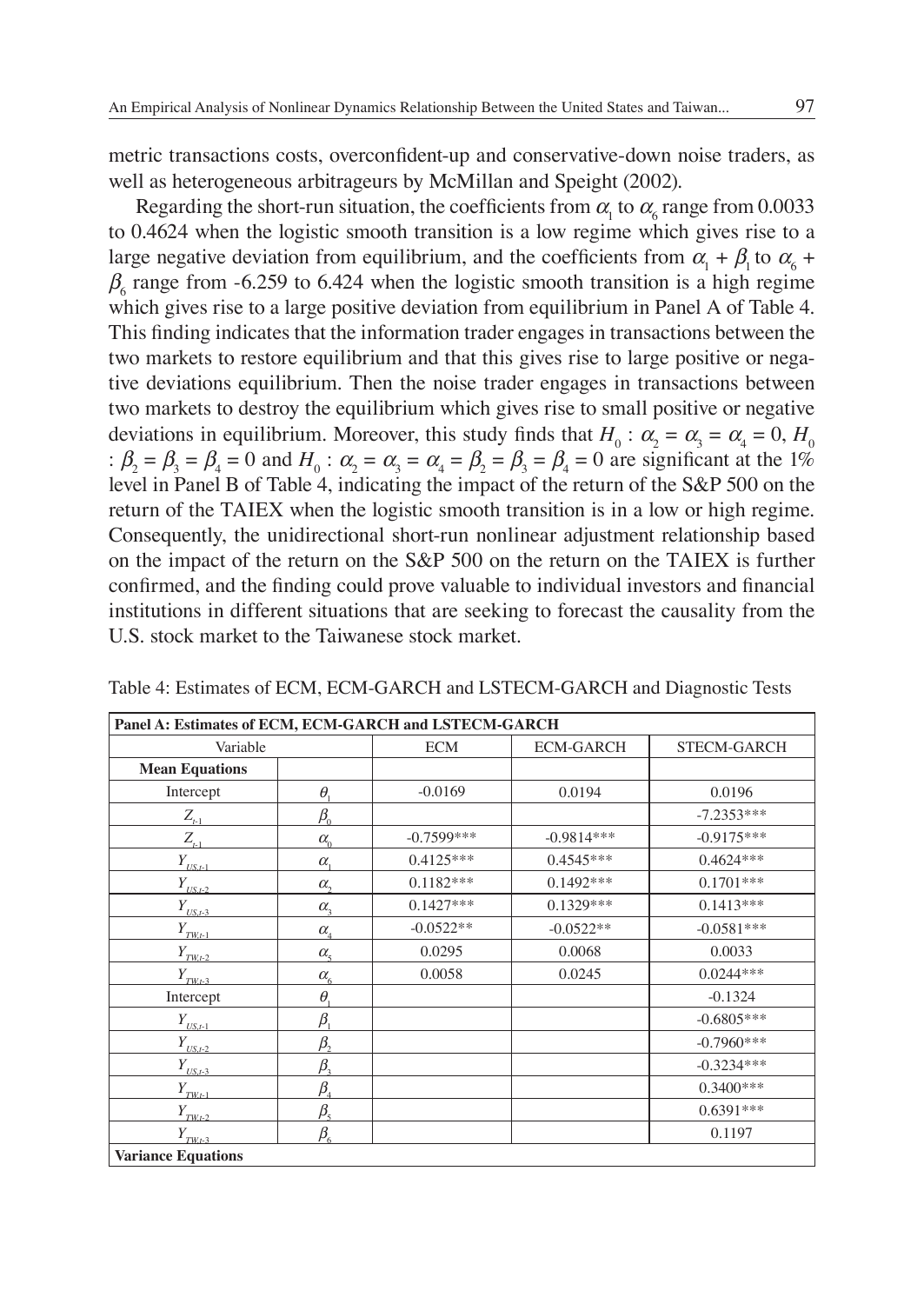#### *Table 4 continued*

| Panel A: Estimates of ECM, ECM-GARCH and LSTECM-GARCH                   |            |              |                  |                    |  |
|-------------------------------------------------------------------------|------------|--------------|------------------|--------------------|--|
| Variable                                                                |            | <b>ECM</b>   | <b>ECM-GARCH</b> | <b>STECM-GARCH</b> |  |
| Intercept                                                               | $\phi_{0}$ |              | $0.0094**$       | $0.0107***$        |  |
| $\mathcal{E}_{t-1}^2$                                                   | $\phi$ ,   |              | $0.0563***$      | $0.0629***$        |  |
| $h_{,1}$                                                                | $\phi$ ,   |              | $0.9424***$      | $0.9360***$        |  |
| <b>Smooth Transition Functions</b>                                      |            |              |                  |                    |  |
| Speed of adjustment<br>parameter                                        | $\tau$     |              |                  | 79.4162***         |  |
| Threshold parameter                                                     | γ          |              |                  | $0.2187***$        |  |
| <b>Panel B: Diagnostic Tests</b>                                        |            |              |                  |                    |  |
| $H_0: \alpha_2 = \alpha_3 = \alpha_4 = \beta_2 = \beta_3 = \beta_4 = 0$ |            |              |                  | 330.5754***        |  |
| $H_0: \alpha_2 = \alpha_3 = \alpha_4 = 0$                               |            | 89.940***    | 271.8915***      | 601.8008***        |  |
| $H_0: \beta_2 = \beta_3 = \beta_4 = 0$                                  |            |              |                  | 59.3500***         |  |
| $H_0: \alpha_1 = \alpha_2 = 0$                                          |            |              |                  | 116.0824***        |  |
| $H_0: \alpha_1 = \alpha_2$                                              |            |              |                  | 133.9462***        |  |
| Q(12)                                                                   |            | 29.4050***   | 17.6650          | 15.9170            |  |
| $Q^2(12)$                                                               |            | 292.6020***  | 12.7810          | 12.3100            |  |
| Joint Test                                                              |            | 0.6815       | 0.2217           | 0.4878             |  |
| AIC                                                                     |            | 18256.0866   | 7596.7003        | 7509.6121          |  |
| <b>SBC</b>                                                              |            | 18301.3675   | 7658.9615        | 7628.1755          |  |
| LL                                                                      |            | $-4003.6496$ | $-3740.5744$     | $-3518.6404$       |  |

Note: 1. \*\* and \*\*\* denote significance at the 5% and 1% levels, respectively.

2.  $Q($ ) and  $Q<sup>2</sup>($  ) denote the Ljung-Box Q test for serial correlation among the standardized residuals and squared standardized residuals.

3. The joint test by Engle and Ng (2003).

## Figure 2. The logistic smooth transition functions

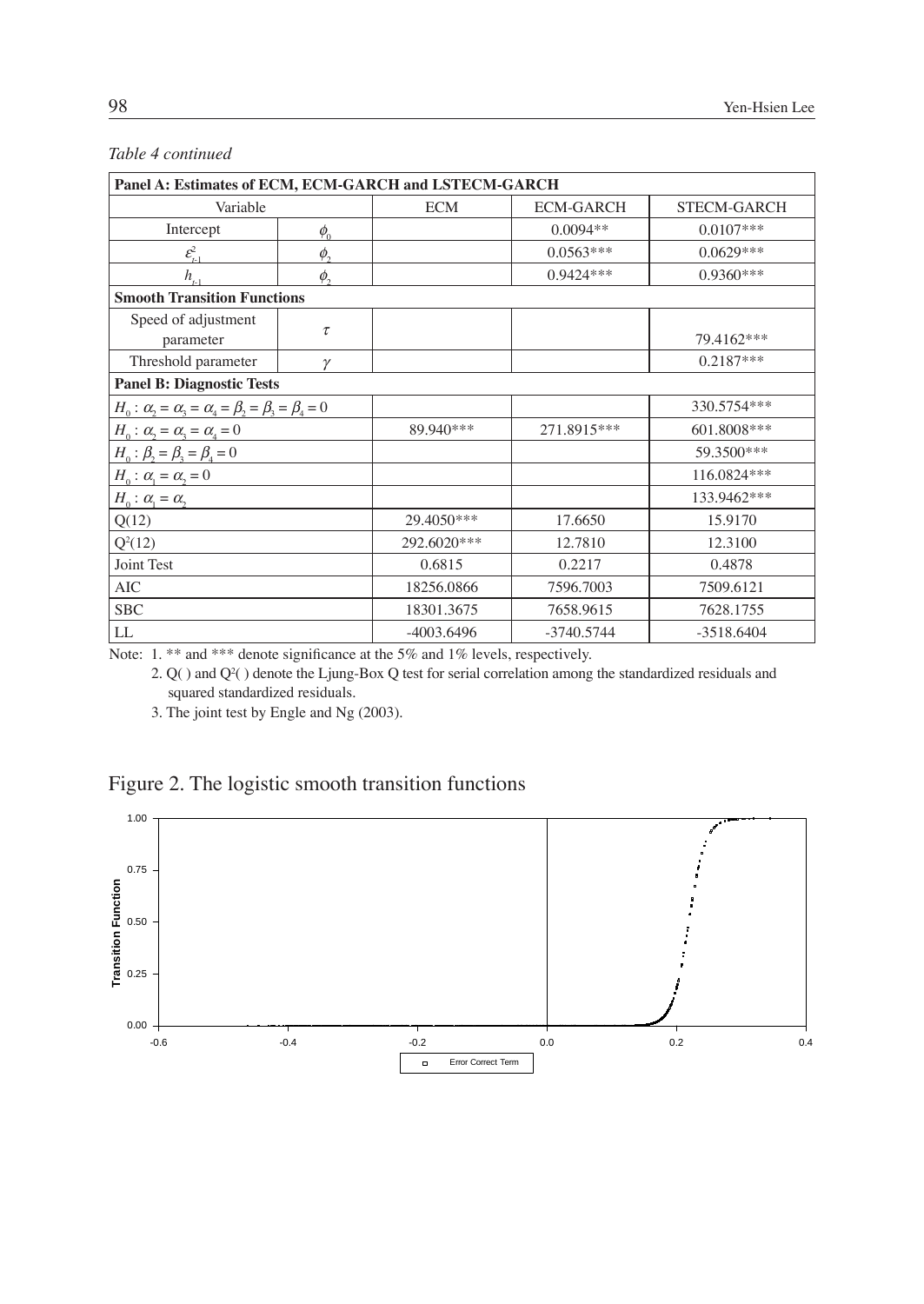### **Conclusion**

This study investigates the threshold co-integration and causal relationship between the U.S. and Taiwan stock markets. Subsequently, in order to capture the different return dynamics between the small and large deviations from the co-movement between the S&P 500 and TAIEX prices, this study applies a STECM-GARCH model to investigative the non-linear smooth adjustments relationship.

The empirical results indicate that an asymmetric co-integration relationship exists between the U.S. and Taiwan stock markets. This study further finds that this is significant evidence of non-linearity in the TAIEX return, and the nonlinear dynamic adjustments of the S&P 500 and TAIEX prices follow the logistic transition function. The logistic transaction function has many samples between two extreme sectors implying, as indicated by Tse (2001), that investors will be enabled to immediately trade so that they will have some factors to consider including the goal of investment and the investment portfolio limit. These findings should be valuable to individual investors and financial institutions seeking to understand the impact of the U.S. stock market on the Taiwan stock market.

#### **Acknowledgements**

The authors are grateful to an anonymous referee for helpful comments and suggestions. Any remaining errors and imperfections are the sole responsibility of the authors. The author thanks Chien-Han Hung to help computer calculation.

#### **NOTES**

1 Bailey and Stulz (1990) suggest that U.S. investors can reduce risk by between 30% and 50% by including Asian stocks in their portfolio. This implies that the U.S. and the national equity markets in Asia perform very differently in any given period.

<sup>2</sup> Yang et al., (2004) and Lee and Hung (2007) found the Taiwan stock market to be cointegrated with the US stock market; however, Kwan, Sim and Cotsomitis, (1995), Cheng and Glascock (2005), Chang and Caudill (2006) and Chang and Tzeng (2009) indicated that no cointegration exists between the two markets.

<sup>3</sup> This representation not only captures the asymmetric effect, but can also test the long-run relationship between  $x_i$  and  $y_i$ .

4 This study adopts the approach by Chan (1993) to obtain a consistent estimate of the threshold used by Enders and Siklos (2001). The consistent threshold estimate can be estimated by ordering the  $\varepsilon$ <sub>*t*</sub> or  $\Delta \varepsilon$ <sub>*t*</sub> sequence in ascending order such that  $\varepsilon_1 < \varepsilon_2 < ... < \varepsilon_r$  or  $\Delta \varepsilon_1 < \varepsilon \Delta_2 < ... < \Delta \varepsilon_r$ , where T is the number of usable observations. After truncating the upper and lower 15%, and substituting the remaining 70%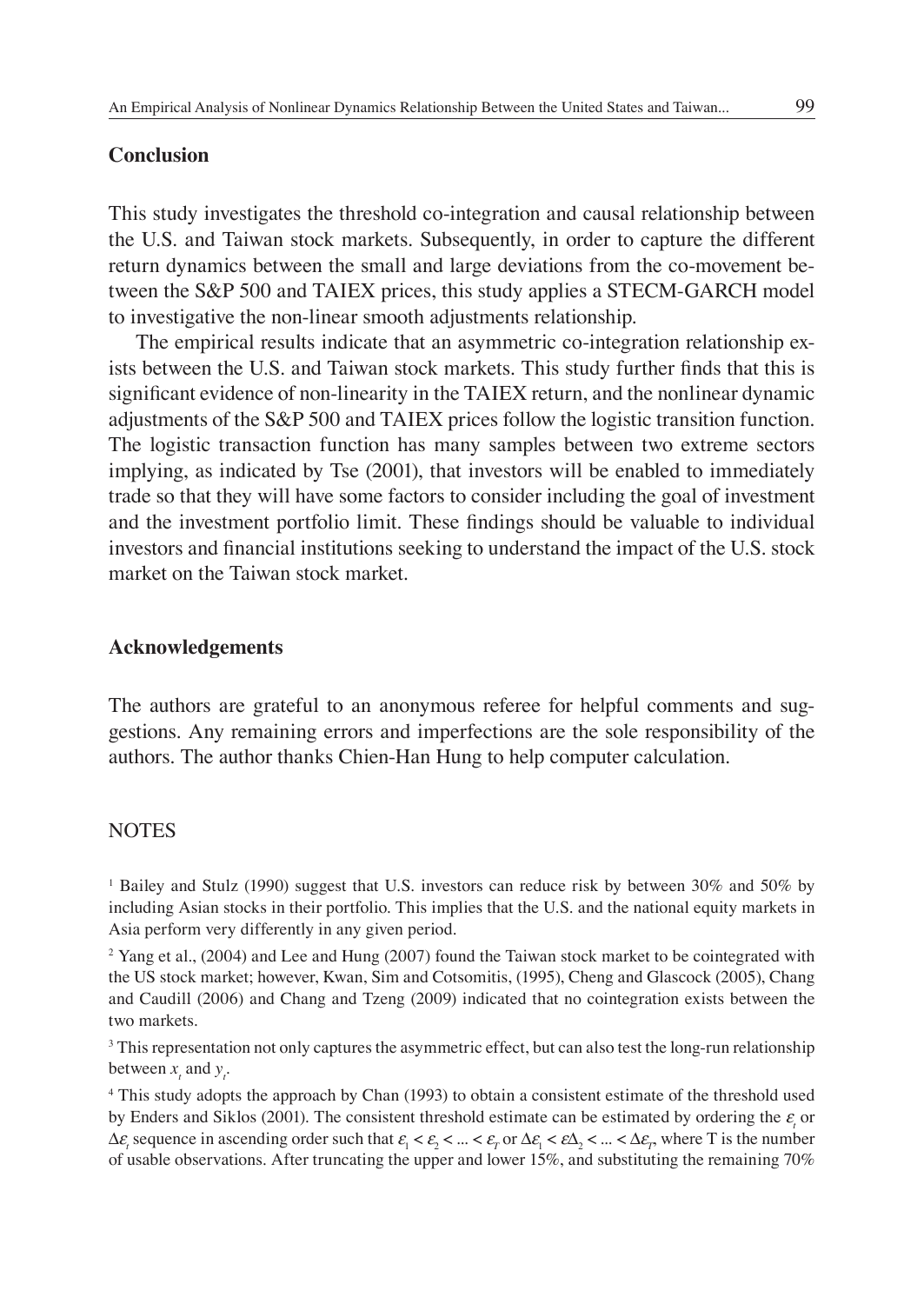into the model, the estimated threshold yielding the lowest residual sum of squares is found to be a consistent estimate of the threshold. The same method can also be applied to the M-TAR model.

<sup>5</sup> The statistic has an asymptotic *F* distribution with  $3m$  and  $T - 4m - 1$  degrees of freedom under the null hypothesis of linearity.

#### **REFERENCE**

- Anderson, H. M. (1997), 'Transaction costs and nonlinear adjustment towards equilibrium in the US treasury bill market', *Oxford Bulletin of Economics and Statistics*, 59, 465-484.
- Bailey, W. & Stulz, R. M. (1990), 'Benefits of international diversification: the case of Pacific Basin stock market', *Journal of Portfolio Management,* 16, 57-61.
- Caner, M., & Hansen, B. (1998), 'Threshold autoregression with a near unit root', University of Wisconsin Working Paper: mimeo.
- Cha, B., & Oh, S. (2000), 'The relationship between developed equity markets and the Pacific Basin's emerging equity markets', *International Review of Economics and Finance*, 9, 299-322.
- Chan, F., & McAleer, M. (2002), 'Maximum likelihood estimation of STAR and STAR-GARCH models: Theory and Monte Carol evidence', *Journal of Applied Econometrics*, 17, 509-534.
- Chan, K. C., Gup, B. E., & Pan, M. S. (1992), 'An empirical analysis of stock prices in major Asian markets and the United States', *Financial Review*, 27, 289-307.
- Chan, K. S. (1993), 'Consistency and limiting distribution of the least squares estimator of a threshold autoregressive model', *The Annals of Statistics*, 21, 520-533.
- Chang, T., & Caudill, S. B. (2006), 'A note on the long-run benefits from international equity diversifi cation for a Taiwanese investor diversifying in the US equity market', *International Review of Financial Analysis*, 15, 1, 57-67.
- Chang, T., & Tzeng, H. W. (2009), 'International equity diversification between the United States and its major trading partners: Nonparametric cointegration test', *International Research Journal of Finance and Economics*, 32, 139-147.
- Cheng, H., & Glasock, J. L. (2005), 'Dynamic linkages between the greater china economic area stock markets-Mainland China, Hong Kong, and Taiwan', *Review of Quantitative Finance and Accounting*, 24, 343-357.
- Cheung, Y. L., & Mak, S. C. (1992), 'The International transmission of stock market fluctuation between the developed markets and the Asian-pacific markets', Applied Financial Economics, 2, 43-47.
- Darrat, A. F., & Zhong, M., (2002), 'Permanent and transitory driving forces in Asian-Pacific stock markets', *Financial Review*, 37, 35-52.
- DeFusco, R. A., Geppert, J. M., & Tsetsekos, G. P. (1996), 'Long-run diversification potential in emerging stock markets', *Financial Review*, 31, 343-363.
- Dumas, B. (1994), 'A test of the international CAPM using business cycles indicators as instrumental variables', The Internationalization of Equity Market, ed. J. Frankel, University of Chicago Press, Chicago, 23–50.
- Dwyer, G. P., Locke, P., & Yu, W. (1996), 'Index arbitrage and nonlinear dynamics between the S&P 500 futures and cash', *Review of Financial Studies*, 9, 301-332.
- Enders, W. & Siklos, P. L. (2001), 'Cointegration and threshold adjustment', *Journal of Business and Economic Statistics*, 19, 166-176
- Enders, W. & Granger, C. W. J. (1998), 'Unit-root tests and asymmetric adjustment with an example using the term structure of interest rates', *Journal of Business & Economic Statistics*, 16, 304-311.